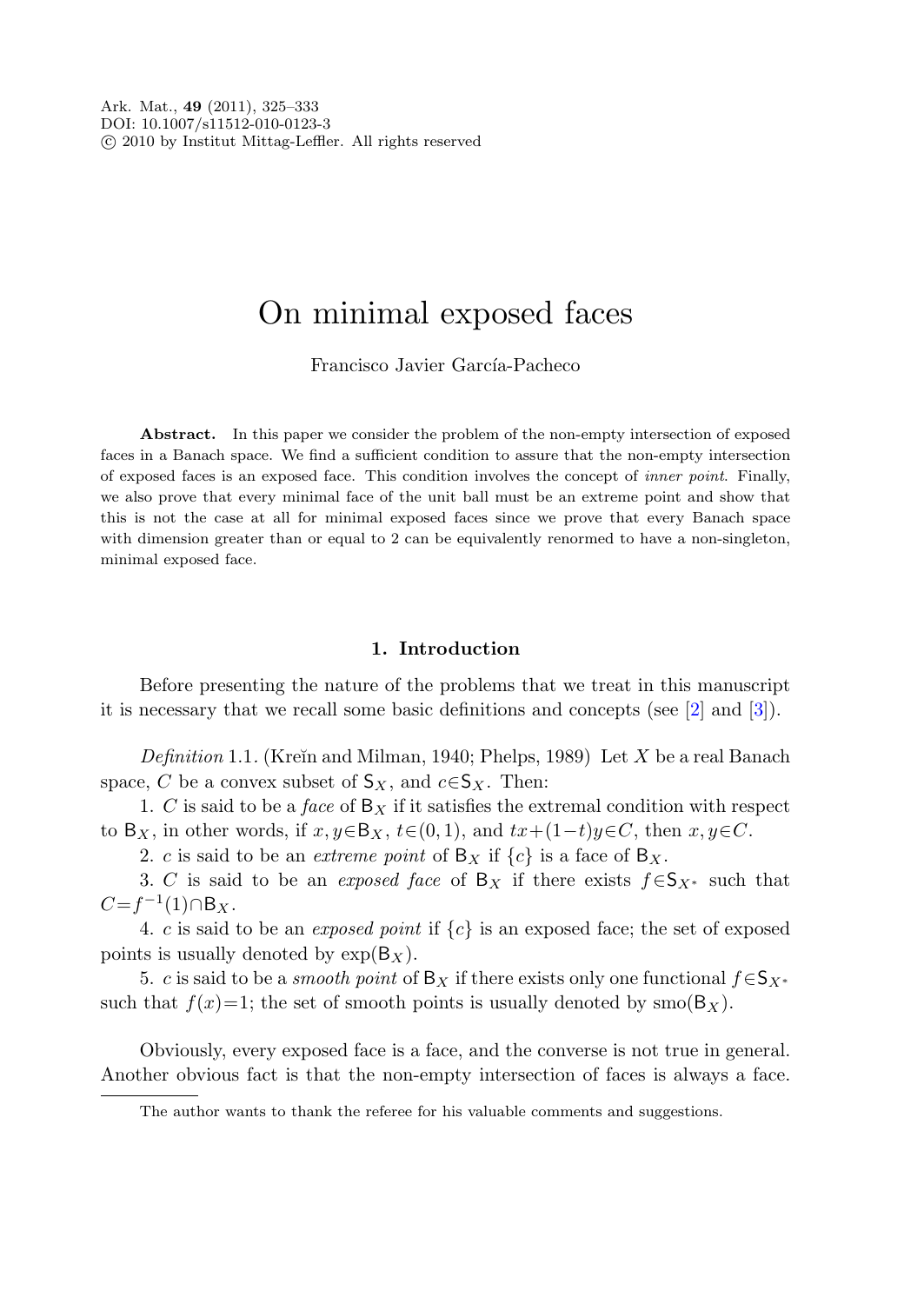The natural question here is whether the non-empty intersection of exposed faces is an exposed face. In the third section of this paper we find a sufficient condition for the non-empty intersection of exposed faces to be an exposed face. In [[1\]](#page-8-2) we solved this question in the negative as shown in the next result.

**Theorem 1.2.** (Aizupuru and García-Pacheco, 2008) Let L be an uncountable, discrete topological space. Let  $\hat{L}$  denote the one-point compactification of L. Then, the constant function **1** is not an exposed point of  $B_{\gamma(\hat{L})}$  but  $\{1\}$  is the intersection of the exposed faces of  $B_{\mathcal{C}(\hat{L})}$  that contain 1.

The fourth section of this paper is about minimal faces and minimal exposed faces. We first want to clarify that by minimal (exposed) face we mean a minimal element of the set of proper (exposed) faces of the unit ball partially ordered by the inclusion. The first result that we prove in the fourth section is that every minimal face must be an extreme point. Finally, we show that this situation does not hold for minimal exposed faces, since we prove that every real Banach space of dimension greater than or equal to 2 admits an equivalent renorming whose unit ball has a minimal exposed face that is not a singleton. The second section is dedicated to characterizing minimal exposed faces.

## **2. Characterizations of minimal exposed faces**

<span id="page-1-0"></span>This section is for characterizing minimal exposed faces and provide the necessary tools and results that we will make use of in the further sections. Our first characterization of minimal exposed faces is about uniqueness of  $\omega^*$ -exposed faces. We recall that an  $\omega^*$ -exposed face is an exposed face of the unit ball of a dual Banach space determined by an  $\omega^*$ -continuous functional. We also recall that  $NA(X)$ denotes the set of norm-attaining functionals on a Banach space X.

**Theorem 2.1.** Let X be a real Banach space, and let  $f \in S_{X*} \cap NA(X)$ . Then the following conditions are equivalent:

- 1.  $f^{-1}(1) ∩ B_X$  is a minimal exposed face of B<sub>X</sub>;
- 2. there exists only one  $\omega^*$ -exposed face of  $B_{X^*}$  containing f.

*Proof.* Assume first that  $f^{-1}(1) \cap B_X$  is a minimal exposed face of  $B_X$ . Let  $x, y \in S_X$  be such that  $x^{-1}(1) \cap B_{X^*}$  and  $y^{-1}(1) \cap B_{X^*}$  contain f. Assume that there exists  $g\in (x^{-1}(1)\cap B_{X^*})\setminus (y^{-1}(1)\cap B_{X^*})$ . Then, we clearly have that

$$
\left(\frac{f+g}{2}\right)^{-1}(1)\cap B_X \subsetneq f^{-1}(1)\cap B_X,
$$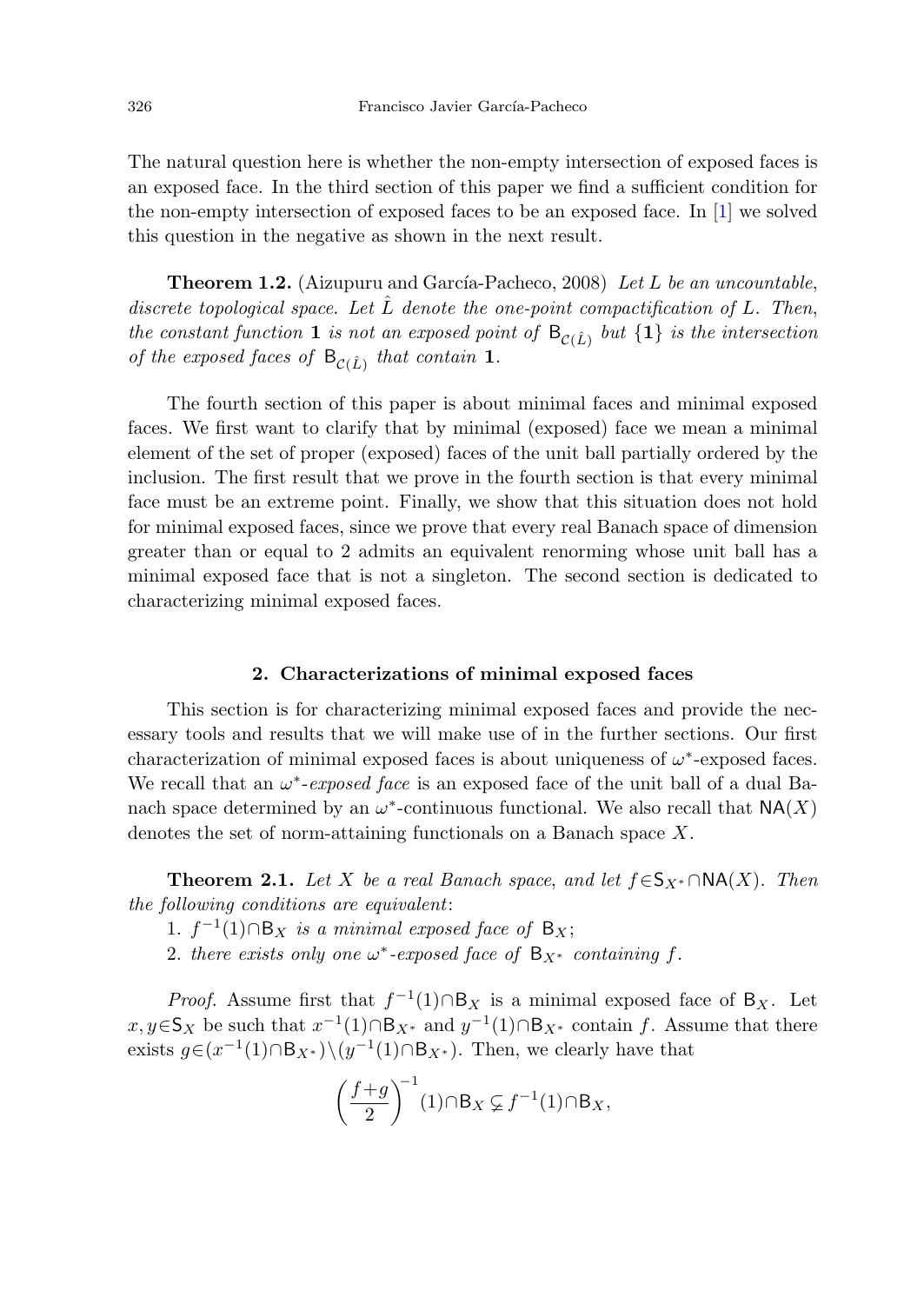which is a contradiction. Conversely, assume that there exists only one  $\omega^*$ -exposed face of  $B_{X^*}$  containing f. Let  $g\in S_{X^*} \cap NA(X)$  be such that

$$
g^{-1}(1) \cap B_X \subsetneq f^{-1}(1) \cap B_X.
$$

Then, there exists  $x \in (f^{-1}(1) \cap B_X) \setminus (q^{-1}(1) \cap B_X)$ . Now, take any  $y \in q^{-1}(1) \cap B_X$ . Obviously,  $x^{-1}(1) ∩ B_{X^*}$  and  $y^{-1}(1) ∩ B_{X^*}$  are different  $\omega^*$ -exposed faces of B<sub>X<sup>\*</sub></sup></sub> containing  $f$ .  $\Box$ 

As a corollary of the previous result we obtain the following consequence.

**Corollary 2***.***2.** Let X be a real Banach space. Then the following conditions are equivalent:

- 1. the exposed faces of  $B<sub>X</sub>$  are pairwise disjoint;
- 2. the  $\omega^*$ -exposed faces of  $B_{X^*}$  are pairwise disjoint.

We also want to present another characterization of minimal exposed faces. This time we will involve the concept of smoothness.

**Theorem 2.3.** Let X be a reflexive real Banach space. Let  $f \in S_{X*} \cap NA(X)$ . Then the following conditions are equivalent:

1.  $f^{-1}(1) ∩ B_X$  is a minimal exposed face of B<sub>x</sub>;

2. f is a smooth point of span $\{f,g\}$  for all  $g\in S_{X^*}$  such that  $(g^{-1}(1)\cap B_X)\cap$  $(f^{-1}(1)\cap B_X)\neq\varnothing$ .

*Proof.* Assume first that  $f^{-1}(1) \cap B_X$  is a minimal exposed face of  $B_X$ . Let  $g\in S_{X^*}$  be such that  $(g^{-1}(1)\cap B_X)\cap (f^{-1}(1)\cap B_X)\neq\emptyset$ . Since  $f^{-1}(1)\cap B_X$  is a minimal exposed face of B<sub>X</sub> we deduce that  $f^{-1}(1) \cap B_X \subseteq g^{-1}(1) \cap B_X$ . Suppose to the contrary that f is not a smooth point of Y :=span{f,g}. Then, there exists  $h \in \mathsf{S}_{Y^*}$ such that  $h(f)=1$  and  $h(g)<1$ . By the Hahn–Banach theorem we can extend h to a functional  $x \in S_X$ . Then,  $x \in f^{-1}(1) \cap B_X \subseteq g^{-1}(1) \cap B_X$  which is impossible.

Conversely, assume that f is a smooth point of span ${f, g}$  for all  $g \in S_{X^*}$  such that  $(g^{-1}(1) \cap B_X) \cap (f^{-1}(1) \cap B_X) \neq \emptyset$ . If  $f^{-1}(1) \cap B_X$  is not a minimal exposed face of B<sub>X</sub> then we can find  $g \in \mathsf{S}_{X^*} \cap \mathsf{NA}(X)$  such that  $g^{-1}(1) \cap \mathsf{B}_X \subsetneq f^{-1}(1) \cap \mathsf{B}_X$ . Let  $x \in g^{-1}(1) \cap B_X$  and  $y \in (f^{-1}(1) \cap B_X) \setminus (g^{-1}(1) \cap B_X)$ . Clearly,  $x|_Y$  and  $y|_Y$  are different norm-1 functionals on  $Y := \text{span}{f, g}$  attaining their norm at  $f$ .  $\Box$ 

#### **3. Minimal exposed faces and intersection of exposed faces**

We will base our results in this section upon the concept of *inner point*, which we will introduce in the next definition.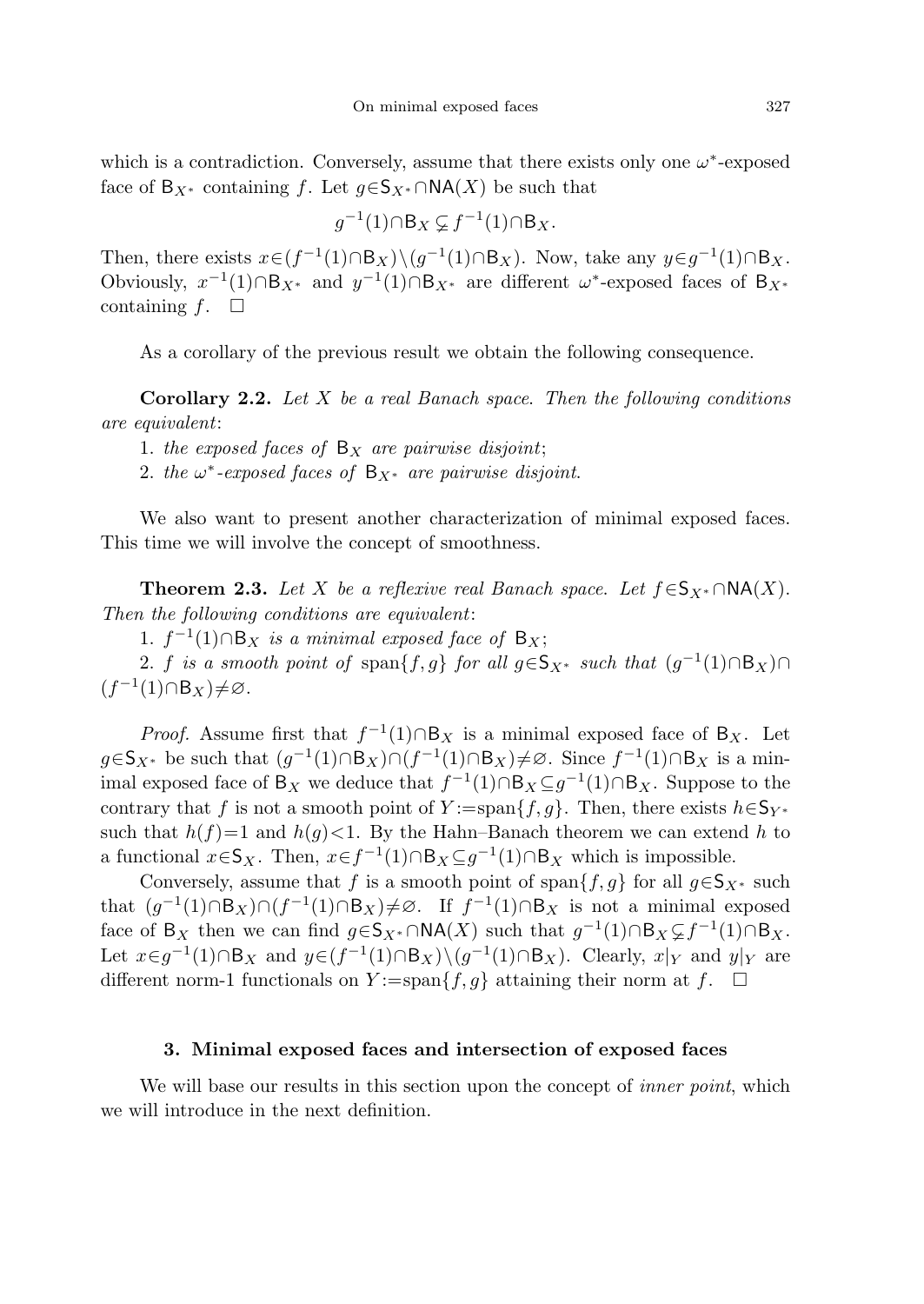<span id="page-3-0"></span>Definition 3.1. Let X be a real vector space. Let M be a subset of X. We say that a point  $x \in M$  is an *inner point* of M if x belongs to the interior of every maximal segment of M containing x. The set of inner points of M is denoted by  $I(M).$ 

This concept will help us find a sufficient condition for the non-empty intersection of exposed faces to be an exposed face. However, we first need the following key lemma.

**Lemma 3.2.** Let X be a real Banach space. If  $f \in S_{X^*}$  is an inner point of a convex subset  $D \subset S_{X^*}$ , then  $f^{-1}(1) \cap B_X \subseteq g^{-1}(1) \cap B_X$  for all  $g \in D$ . In particular, if  $f \in \text{NA}(X)$ , then  $D \subset \text{NA}(X)$ .

*Proof.* Let  $f \neq q \in D \cap N(A|X)$ . Since f is an inner point of D, there exists  $h \in D$ such that  $f \in (h, g)$ . Therefore,  $f^{-1}(1) \cap B_X \subseteq g^{-1}(1) \cap B_X$ .  $\Box$ 

Now we are in the right position to state and prove our sufficient condition.

**Theorem 3.3.** Let X be a real Banach space. Assume that every  $\omega^*$ -closed face of  $S_{X^*}$  has inner points. Then, the non-empty intersection of any family of exposed faces of  $B_X$  is an exposed face of  $B_X$ .

*Proof.* Let  $\{f_i\}_{i\in I} \subset S_{X^*}$  such that  $C := \bigcap_{i\in I} f_i^{-1}(1) \cap B_X \neq \emptyset$ . Obviously,

$$
\{f_i\}_{i\in I}\subseteq D:=\bigcap_{x\in C}x^{-1}(1)\cap B_{X^*}.
$$

Observe that

$$
D = \{ h \in S_{X^*} : h^{-1}(1) \cap B_X \supseteq C \}.
$$

<span id="page-3-1"></span>By hypothesis,  $I(D) \neq \emptyset$ . Let  $f \in I(D)$ . According to Lemma [3.2](#page-3-0) we have that  $f^{-1}(1) \cap B_X \subseteq f_i^{-1}(1) \cap B_X$  for all *i*∈*I*. This concludes the proof.  $\Box$ 

To conclude this section we will make use of Theorem [2.1](#page-1-0) and Lemma [3.2](#page-3-0) once more to represent minimal exposed faces in terms of inner points.

**Lemma 3.4.** Let X be a real Banach space. If  $f \in S_{X^*}$  is an inner point of a maximal  $\omega^*$ -exposed face D of B<sub>X<sup>\*</sup></sub>, then  $f^{-1}(1) \cap B_X$  is a minimal exposed face of  $B_X$  and

$$
I(D) \subseteq \{ g \in \mathsf{S}_{X^*} : f^{-1}(1) \cap \mathsf{B}_X = g^{-1}(1) \cap \mathsf{B}_X \} \subseteq D.
$$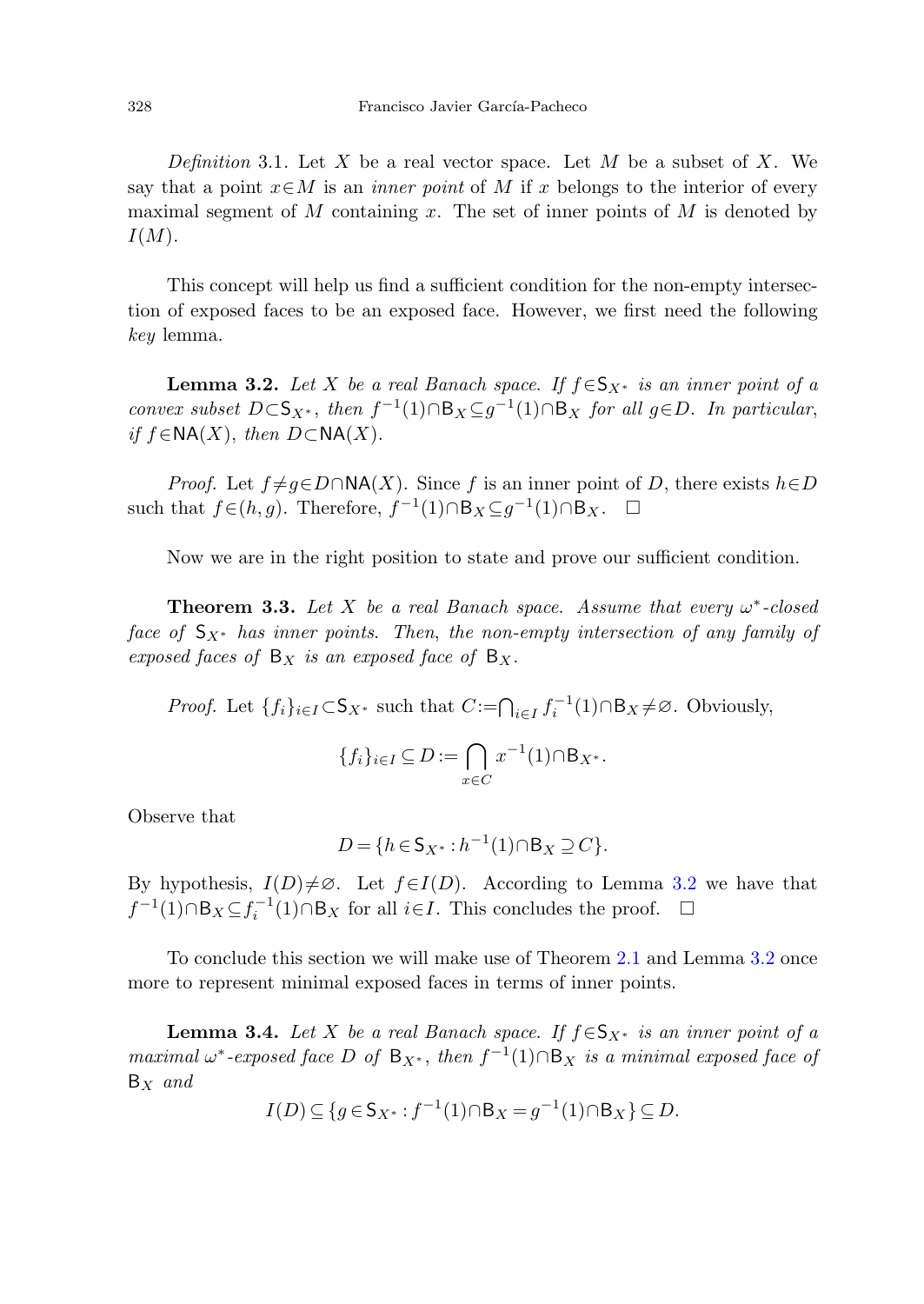As a consequence,

$$
I({g \in S_{X^*}: f^{-1}(1) \cap B_X = g^{-1}(1) \cap B_X}) = I(D) \neq \emptyset.
$$

*Proof.* Let C be another  $\omega^*$ -exposed face of  $B_{X^*}$  containing f. Since f is an inner point of D, we must have that  $D \subset C$ . However, D is maximal among the  $\omega^*$ -exposed faces of B<sub>X</sub><sup>\*</sup>, so  $C = D$ . According to Theorem [2.1](#page-1-0) we deduce that  $f^{-1}(1) \cap B_X$  is a minimal exposed face of  $B_X$ . The rest is a consequence of Lemma [3.2.](#page-3-0)  $\Box$ 

Remark 3.5. Observe that in the previous lemma we cannot assure that

$$
I(D) = \{ g \in \mathsf{S}_{X^*} : f^{-1}(1) \cap \mathsf{B}_X = g^{-1}(1) \cap \mathsf{B}_X \}.
$$

<span id="page-4-0"></span>Indeed, if X is a non-smooth real Banach space such that  $X^*$  is smooth, then we have that every  $x \in S_X$  is an exposed point of  $B_X$  and thus a minimal exposed face. However, if  $x \in S_X$  is not a smooth point of B<sub>X</sub> then  $D:=x^{-1}(1) \cap B_{X^*}$  satisfies, in virtue of Lemma [3.2](#page-3-0), that

$$
I(D) \subsetneq D = \{ g \in \mathsf{S}_{X^*} : g^{-1}(1) \cap \mathsf{B}_X = \{ x \} \}.
$$

<span id="page-4-1"></span>The natural question that arises now is the following.

Question 3.6. Let X be a real Banach space. Let C be a minimal exposed face of B<sub>X</sub><sup>\*</sup>. Does  $\{g \in S_{X^*}: g^{-1}(1) \cap B_X = C\}$  have inner points?

We will show that the answer to the previous question is negative.

**Theorem 3***.***7.** Let K be an infinite, compact Hausdorff topological space. Let **1** denote the constant function on K equal to 1. Then,  $\mathbf{1}^{-1}(1) \cap B_{\mathcal{C}(K)^*}$  is free of inner points.

*Proof.* It is clear that  $\mathbf{1}^{-1}(1)$  is the set of probability measures on K, so given a probability measure  $\mu$  it suffices to find one other probability measure  $\tau$  so that the affine line  $(1-t)\mu + tv$  cannot be extended to any negative t. For this it is sufficient to have  $\tau$  singular to  $\mu$ . However, we will give now an explicit construction of  $\tau$ . We will show that, given  $\mu \in \mathbf{1}^{-1}(1) \cap B_{\mathcal{C}(K)^*}$ , there exists  $\tau \in \mathbf{1}^{-1}(1) \cap B_{\mathcal{C}(K)^*}$ such that  $t\mu + (1-t)\tau \notin \mathbf{1}^{-1}(1) \cap \mathsf{B}_{\mathcal{C}(K)^*}$  if  $t > 1$ . Since K is infinite, we have that  $\sum_{n=1}^{\infty} \mu(\lbrace x_n \rbrace) = \mu(\lbrace x_n : n \in \mathbb{N} \rbrace) < \infty$  for every sequence  $\lbrace x_n \rbrace_{n \in \mathbb{N}} \subseteq K$  such that  $x_i \neq x_j$ for every  $i \neq j$ , and thus  $\{\mu({x_n})\}_{n \in \mathbb{N}}$  converges to 0. Let then

$$
\tau := \sum_{n=1}^{\infty} \frac{1}{2^n} \delta_{x_n},
$$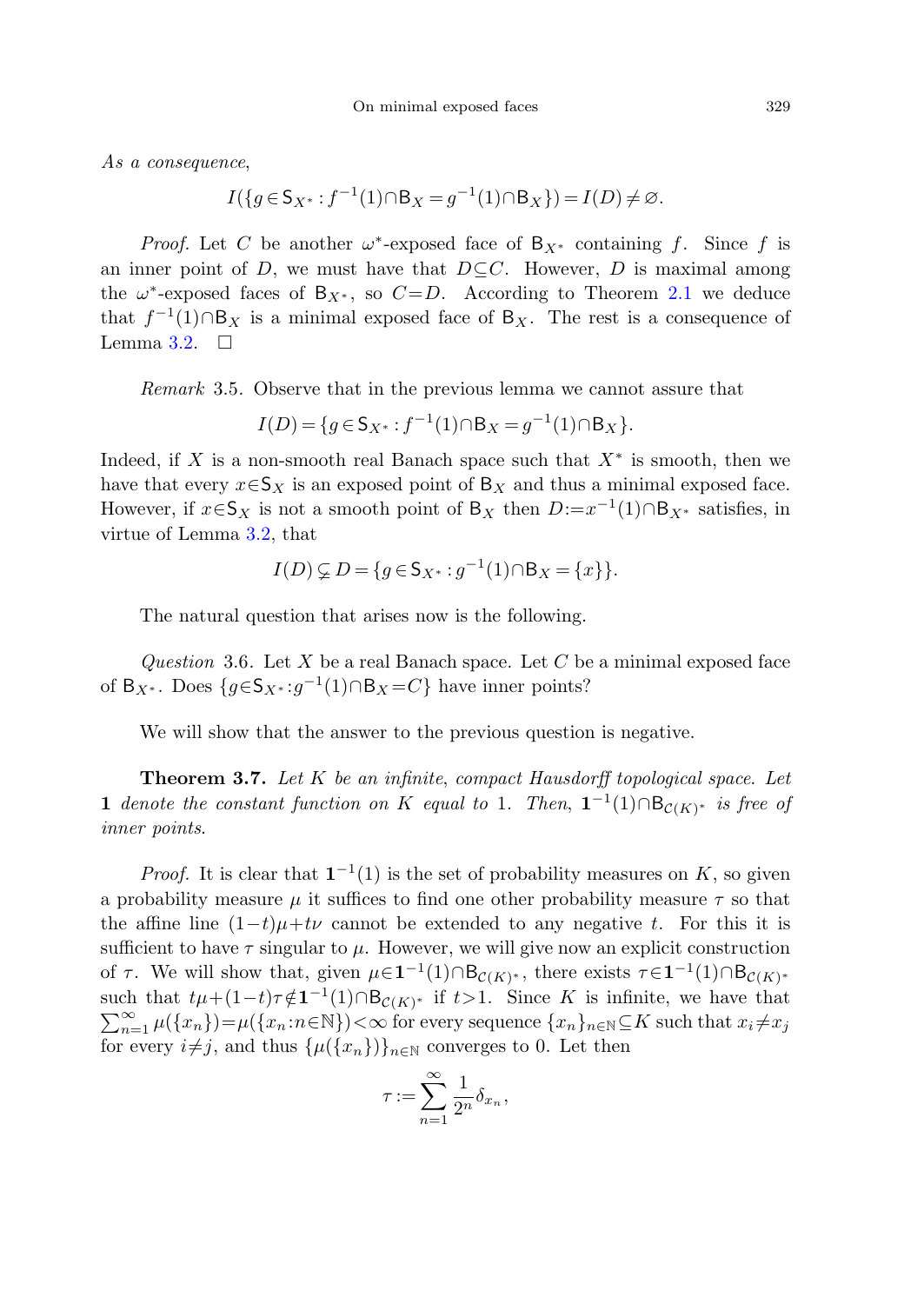where  $\{x_n\}_{n\in\mathbb{N}}\subset K$  is any sequence satisfying that  $x_i\neq x_j$  for every  $i\neq j$  and  ${2^n\mu({x_n})}_{n\in\mathbb{N}}$  converges to 0. Observe that if  $t>1$  then there exists  $n\in\mathbb{N}$  such that

$$
\mu(\lbrace x_n \rbrace) < \frac{t-1}{2^n t}.
$$

Then,

$$
(t\mu + (1-t)\tau)(\{x_n\}) < 0,
$$

so  $t\mu+(1-t)\tau$  cannot be a probability measure. This proves that  $\mathbf{1}^{-1}(1)\cap B_{\mathcal{C}(K)^*}$ is free of inner points.  $\Box$ 

*Example* 3.8. (Counterexample to Question [3.6](#page-4-0)) Let K be any infinite, compact Hausdorff space such that **1** is an exposed point of  $B_{\mathcal{C}(K)}$  (for instance, take  $K:=\beta\mathbb{N}$ , so that  $\mathcal{C}(K)=\ell_{\infty}$ ). We have that  $\{1\}$  is a minimal exposed face of  $B_{\mathcal{C}(K)}$ but  $1^{-1}(1) ∩ B_{\mathcal{C}(K)*}$  is free of inner points in accordance with Theorem [3.7.](#page-4-1)

#### **4. Minimal faces and minimal exposed faces**

<span id="page-5-0"></span>In this section we will study minimal exposed faces that are not singletons. To do this we first study the more general case of minimal faces. What we will first show is that every minimal face of the unit ball of a Banach space is actually a singleton, that is, an extreme point. We will rely on the following result (notice that the concept of face is purely algebraic so it can be similarly defined for real vector spaces, that is, C is a face of the convex subset  $M$  of the real vector space X if C is convex and satisfies the extremal condition with respect to  $M$ ).

**Theorem 4.1.** Let  $X$  be a real vector space. Let  $M$  be a convex subset of  $X$ with more than one point. Then, every  $x \in M \setminus I(M)$  is contained in a proper face C of M.

*Proof.* Notice that we can assume without any loss of generality that  $x=0$ . Consider

 $C = \bigcup \{S \subset M : S \text{ is a maximal segment of } M \text{ whose interior contains } 0\}.$ 

Notice that if  $C=\emptyset$ , then 0 is an extreme point of M. On the other hand, since  $0 \in M \setminus I(M)$  there exists a maximal segment in M such that one of its endpoints is 0, and thus  $C \neq M$ . To see that C is convex, we take  $x, y \in C$  and  $t \in [0, 1]$ . There exists  $\alpha < 0$  such that  $\alpha x, \alpha y \in M$ . Then,

$$
\alpha(tx+(1-t)y) = t(\alpha x) + (1-t)(\alpha y) \in M.
$$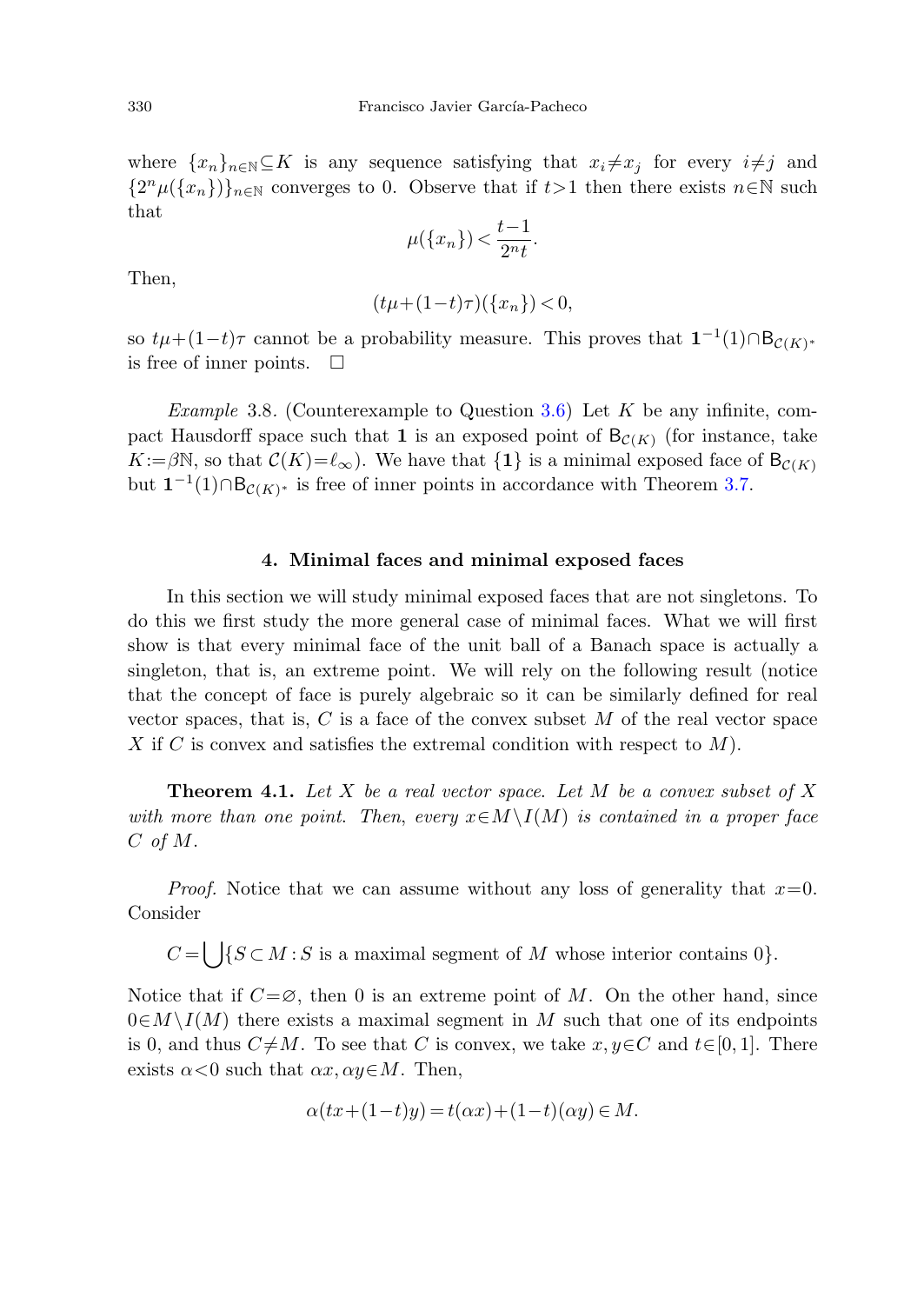Thus  $tx+(1-t)u\in C$ . Finally, to see that C is a face of M we take  $x, u\in M$  and  $t\in(0, 1)$  such that  $tx+(1-t)y\in\mathbb{C}$ . There exists  $\alpha<0$  such that  $\alpha(tx+(1-t)y)\in\mathbb{M}$ . Then,

$$
\frac{\alpha t}{1-\alpha(1-t)}x = \frac{-\alpha(1-t)}{1-\alpha(1-t)}y + \frac{1}{1-\alpha(1-t)}\alpha(tx + (1-t)y) \in M
$$

<span id="page-6-0"></span>and

$$
\frac{\alpha(1-t)}{1-\alpha t}y = \frac{-\alpha t}{1-\alpha t}x + \frac{1}{1-\alpha t}\alpha(tx + (1-t)y) \in M.
$$

This proves that  $x, y \in C$ . Observe that, by construction,  $0 \in I(C)$ .  $\Box$ 

The following is a lemma that we will use later on.

**Lemma 4***.***2.** Let X be a real topological vector space. Let M be a bounded, closed convex subset of X. If C is a face of M, then  $C\setminus I(C)\neq\emptyset$ .

*Proof.* If C is a singleton, then  $I(C) = \emptyset$  by definition. Let then S be any nontrivial maximal segment of C. Since M is bounded and closed, there are  $m \neq n \in M$ such that  $[m, n]$  is a maximal segment of M containing S. Since C is a face of M we deduce that  $S=[m, n]$ . Now,  $m, n \in C \setminus I(C)$ .  $\Box$ 

Now we are ready to prove that, in bounded and closed convex sets, minimal faces must be singletons.

**Theorem 4***.***3.** Let X be a real topological vector space. Let M be a bounded, closed convex subset of X. If C is a minimal face of M, then C is a singleton.

*Proof.* Assume that M is not a singleton. According to Lemma [4.2](#page-6-0) there exists  $c \in C \setminus I(C)$ . Now, by Theorem [4.1](#page-5-0) there exists a proper face D of C containing c. This is impossible.  $\Box$ 

**Corollary 4.4.** Let X be a real Banach space. If C is a minimal face of  $B_X$ , then C is a singleton.

At this point, the question is if the same happens with minimal exposed faces, that is, if every minimal exposed face is an exposed point. Obviously the answer is negative as shown in the next remark.

*Remark* 4.5. Let X be a non-rotund, smooth real Banach space. Since X is non-rotund, there exists an exposed face in  $B<sub>x</sub>$  that is not a singleton. And, since X is smooth, every exposed face is minimal.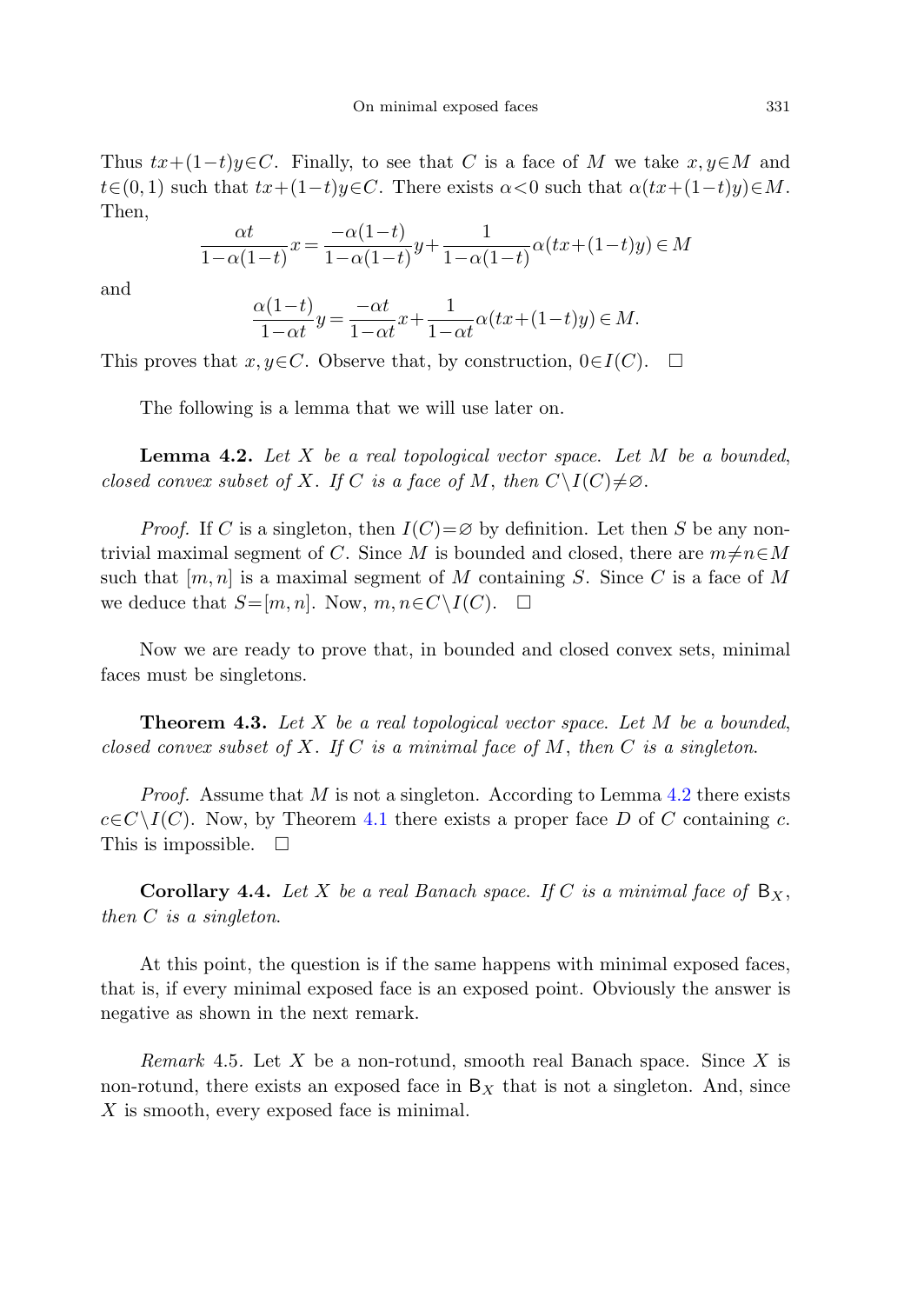<span id="page-7-0"></span>Our aim now is to prove that every real Banach space of dimension greater than or equal to 2 is isomorphic to a Banach space whose unit ball has a minimal exposed face that is not a singleton. As the reader may notice, this renorming does not rely on the previous remark, since there are Banach spaces that do not admit an equivalent smooth norm. The following lemma will give us the key.

**Lemma 4.6.** Let  $X$  and  $Y$  be real Banach spaces. If  $C$  is a maximal face of  $B_X$ , then  $C\times\{0\}$  is a maximal face of  $B_{X\oplus_2Y}$ .

*Proof.* Let  $(x, y) \in S_{X \oplus_2 Y}$  and  $(c, 0) \in C \times \{0\}$  be such that  $(x+c/2, y/2) \in S_{X \oplus_2 Y}$ . Then,

$$
||x|| = \frac{2+2||x||}{2} - 1 = \frac{||x||^2 + ||y||^2 + ||c||^2 + 2||x|| ||c||}{2} - 1
$$
  
= 
$$
\frac{(||x|| + ||c||)^2 + ||y||^2}{2} - 1 \ge \frac{||x+c||^2 + ||y||^2}{2} - 1 = \frac{4}{2} - 1 = 1.
$$

This means that  $||x||=1$  and  $||y||=0$ . Therefore,  $x \in C$  since C is a maximal face of  $S_X$ .  $\Box$ 

Finally, we are in the right position to finish this paper by presenting and proving the main result in this section.

**Theorem 4***.***7.** Let X be a real Banach space with dimension greater than or equal to 2. Then,  $X$  can be equivalently renormed to have a minimal exposed face of  $B_X$  that is not a singleton.

*Proof.* In the first place, if X has dimension 2 then X admits an equivalent, non-rotund, smooth norm. The unit ball of this norm admits non-singleton, minimal exposed faces. So, assume that  $X$  has dimension strictly greater than 2. We will show two different ways to renorm  $X$ :

1. Let Y be  $\mathbb{R}^2$  endowed with the norm whose unit ball is the intersection of the two circles

$$
\{(x,y)\in\mathbb{R}^2:(x+1)^2+y^2=4\} \text{ and } \{(x,y)\in\mathbb{R}^2:(x-1)^2+y^2=4\}.
$$

Now, let  $Z^*:=Y\oplus_{\infty}\mathbb{R}$ . We have that the segment  $C:=\left[\left(0,\sqrt{3},-1\right),\left(0,\sqrt{3},1\right)\right]$  is a maximal face of  $B_{Z^*}$ . Let Z be a predual of  $Z^*$ . Then, X is clearly isomorphic to a space of the form  $Z \oplus_2 M$ , where M is another Banach space. Finally,  $X^*$  is then dual-isomorphic to  $Z^* \oplus_2 M^*$ . By applying Lemma [4.6](#page-7-0) we deduce that C is actually a maximal face of  $B_{Z^*\oplus_2 M^*}$ , and clearly  $C\subset N\mathsf{A}(Z\oplus_2 M)$ . In accordance